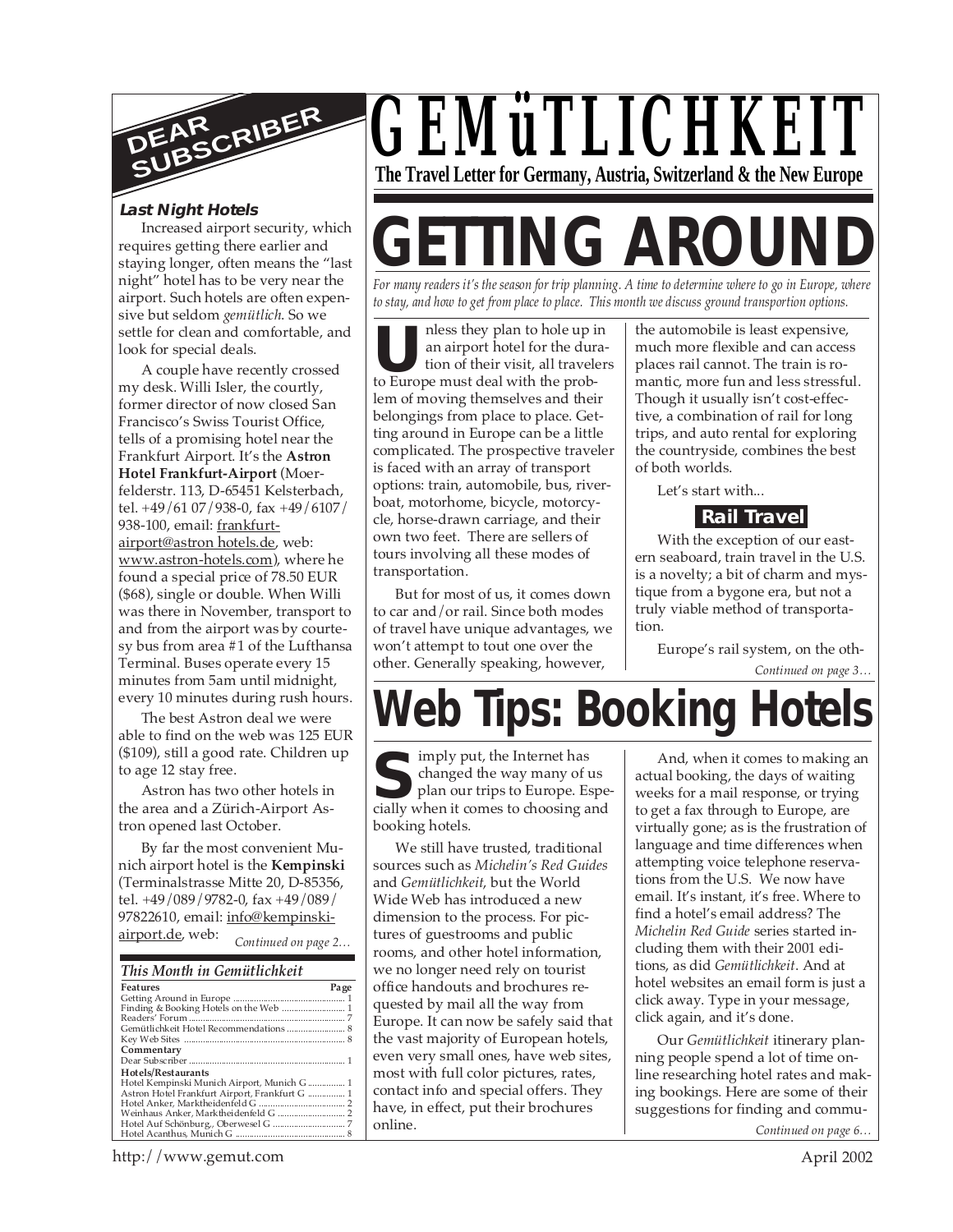#### *DEAR SUBSCRIBER Continued from page 1*

www.kempinski.com/hotels/hoteldeu/index.htm) located in the terminal. Put your luggage on a cart at the hotel and roll it to the airline check-in counter. Trouble is, it's a little pricey; rack rate doubles are 210 to 345 EUR (\$183-\$300). An alert subscriber, however, reports a special promotional rate of 144 EUR (\$125) which she got by contacting the hotel directly.

At the hotel's website — one of those overdone, complicated, bells and whistles, musical introduction, not-very-user-friendly sites — we found a double room rate of 126 EUR (\$110) with breakfast for a Saturday night in May. The rate requires an airline ticket for departure on the following day. With no airline ticket, the rate quoted was 141 EUR (\$123). The weekday rate was 210 EUR (\$183), and did not include breakfast.

#### **Swiss Rail Expands Choice**

As much as possible, airport hotels are to be avoided. The railway system in Switzerland often makes that possible. Your last night hotel could be in Bern, Interlaken or even Lausanne – depending on how early you have to be at the airport. Swiss Rail's new, very-early-in-the-morning trains allow more travelers to stay out in the country the night before departure from the Zürich Airport.

For example, a 6:06am train from Lausanne arrives at the Zürich Airport rail station at 8:50am. From Bern, trains make the approximately 90 minute run to the airport about every

half hour beginning at 4:30am. From Interlaken's West Station, there's a 6:40am and a 7:40am that get to the airport at 9:16 and 10:16. Lucerne is a piece of cake. There are hourly direct trains to the airport beginning a few minutes before 5am. The journey takes just over an hour. Even if you're way down in the southeast corner of the country in St. Moritz, you can hop a 4:58am train and be at the airport at 8:50am. But for this one, you must make several train changes.

#### **"First Night" Near Frankfurt**

"First night" hotels are also important. We like them far from airports and airplanes where we can quietly begin the jet lag recovery process. A favorite spot not mentioned in these pages for several years is the **Hotel Anker** (Obertorstr.6, D-97828 Marktheidenfeld, Germany, tel. +49/ 09391/6004-0, fax +49/09391/6004- 77, email: info@hotel-anker.de, web: www.hotel-anker.de/en/), about 45 minutes southeast of the Frankfurt Airport in Marktheidenfeld on the east bank of the river Main. The Deppisch family's welcome, and the care they and their staff lavish on guests, is unsurpassed.

Perhaps a little the worse for wear from a long flight, your comeback starts as soon as you pass through the hotel's arched gates into the walled, inner courtyard. At night the gates are shut and you are safely tucked away in this private little enclave.

A main Anker attraction is its outstanding restaurant, **Weinhaus Anker**, just across the street from the hotel. It's been a few years, but I still

recall bacon-wrapped medallions of venison topped with pillows of *foie gras,* and next to them on the plate small mounds of sauteed wild mushrooms mixed with finely chopped onions, bits of bacon and other delights.

Twelve years ago, in our first review of the Anker we called it a "Mercedes Benz of a hotel; solid, not flashy, but everything works and is built to last. In two days we never encountered a single staff member, from owners to maids who, at every contact, did not give us a *Guten Tag* and a smile."

 Singles are 62 to 85 EUR (\$54-\$74), doubles go for 99 to 120 EUR (\$86- \$104). M

#### **Using Gemütlichkeit**

• Foreign currency prices are converted to U.S. dollars at the exchange rate in effect at the time of publication. • Hotel prices listed are for one night. Discounts are often available for longer stays.

• All hotel prices include breakfast unless otherwise noted.

• Local European telephone area codes carry the "0" required for in-country dialing. To phone establishments from outside the country, such as from the USA, do not dial the first "0".

#### **Logging on to Gemütlichkeit's Website**

Except for the most recent 12, back issues in text format from January 1993 are available free to subscribers only at http://www.gemut.com (click on "For Members Only"). To access the issues enter the user name and password published in this space each month. The July codes are:

User Name: **web** Password: **5440**

#### **Germanic Travel Alert**

**Free email supplement to** *Gemütlichkeit***. Register online at www.gemut.com or send your email address to gta@gemut.com**

| <i><b>GEMüTLICHKEIT</b></i><br>Vol. 16, No. 3                                                                                                                                                                                                                                                                                                                                                                                                                                | <b>HOTEL RESTAURANT RATING KEY</b>                                                                                                                          |                                            |                                                                                                                         |                                                                        |
|------------------------------------------------------------------------------------------------------------------------------------------------------------------------------------------------------------------------------------------------------------------------------------------------------------------------------------------------------------------------------------------------------------------------------------------------------------------------------|-------------------------------------------------------------------------------------------------------------------------------------------------------------|--------------------------------------------|-------------------------------------------------------------------------------------------------------------------------|------------------------------------------------------------------------|
| April 2002<br>The Travel Letter for Germany, Austria, Switzerland & the New Europe                                                                                                                                                                                                                                                                                                                                                                                           | <b>Rating Scale</b><br>Excellent                                                                                                                            | <b>Scale</b><br>$16 - 20$                  | <b>Restaurant Criteria</b><br>Food                                                                                      | 65%                                                                    |
| Publishers:<br>Robert H. & Elizabeth S. Bestor<br>Robert H. Bestor<br>Editor:<br>Doug Linton, C. Fischer, R. Holliday, Jim Johnson<br>Contributors:<br>Web Master:<br>Paul T. Merschdorf                                                                                                                                                                                                                                                                                     | Above Average<br>Average<br>Adequate<br>Unacceptable                                                                                                        | - 15<br>12<br>$8 - 11$<br>4 - 7<br>$0 - 3$ | Service<br>Atmosphere                                                                                                   | 20%<br>15%                                                             |
| Thomas P. Bestor<br><b>Consulting Editor:</b><br><b>Subscription Dept:</b><br>Kurt Steffans<br><b>Subscriber Travel Services:</b><br>Eric Poole, Andy Bestor<br>Gemütlichkeit (ISSN 10431756) is published 11 times each year by UpCountry<br>Publishing, 288 Ridge Road, Ashland OR 97520. TOLL FREE: 1-800/521-6722<br>or 541/488-8462, fax: 541/488-8468, e-mail travel@gemut.com. Web site:<br>www.gemut.com. Subscriptions are \$67 per year for 11 issues. While every | <b>Hotel Rating Criteria</b><br>People/Service<br>Location/Setting<br>Guestrooms<br>Public rooms<br>Facilities/Restaurant                                   | 30%<br>15%<br>30%<br>5%<br><b>20%</b>      | <b>Value Rating</b><br><b>Outstanding Value</b><br>Very Good Value<br>Average Value<br>Below Average Value<br>A Rip-Off | <b>Scale</b><br>$17 - 20$<br>12 - 16<br>$9 - 11$<br>$5 - 8$<br>$0 - 4$ |
| effort is made to provide correct information in this publication, the publishers<br>can make no guarantees regarding accuracy.<br><b>POSTMASTER: SEND ADDRESS CHANGES TO:</b><br>Gemütlichkeit, 288 Ridge Road., Ashland OR 97520                                                                                                                                                                                                                                           | <b>Special C</b> Designation<br>By virtue of location, decor, charm, warmth of management, or<br>combination thereof, an especially pleasant establishment. |                                            |                                                                                                                         |                                                                        |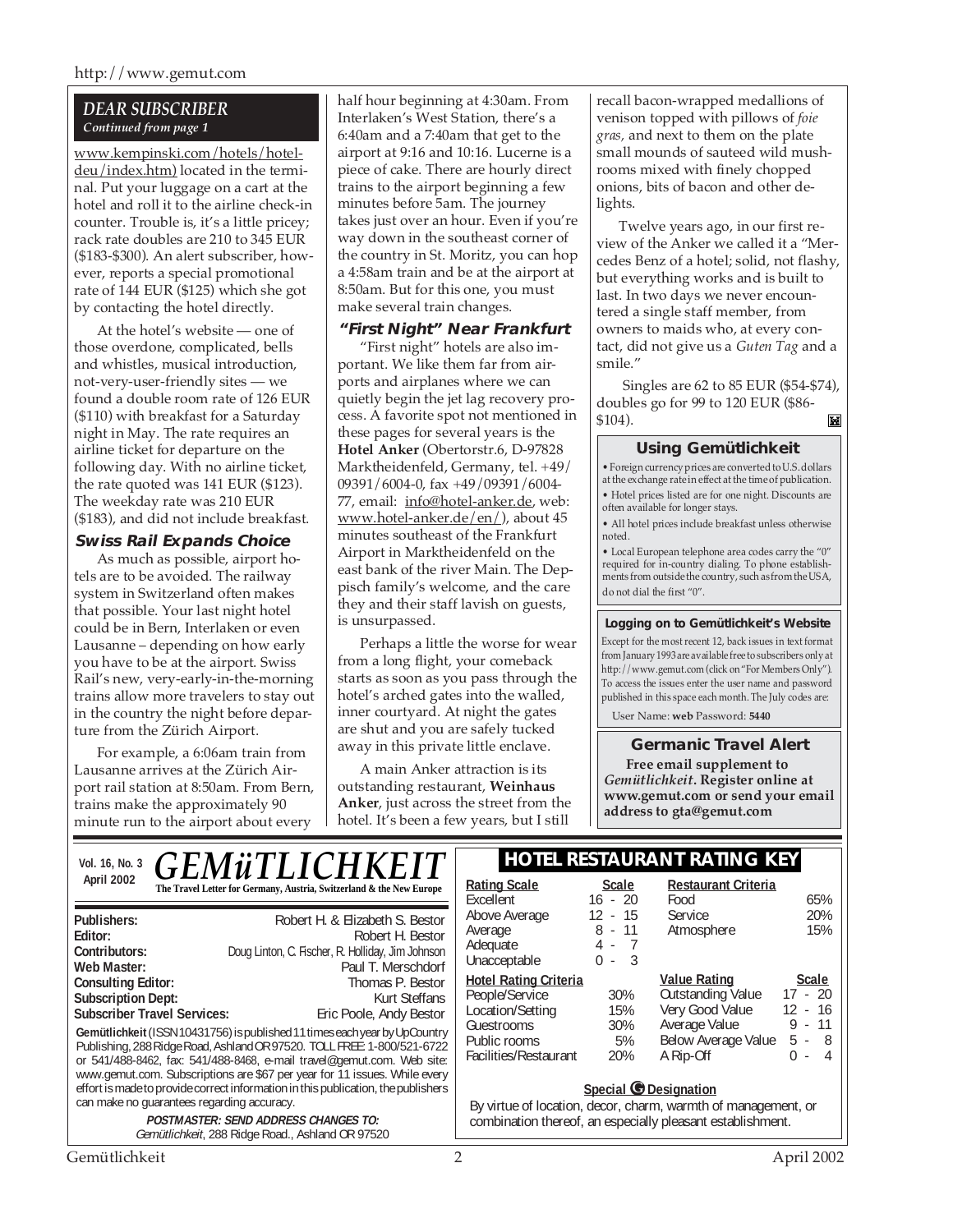#### *GROUND TRANSPORT Continued from page 1*

er hand, is the real thing; the way millions get from A to B and back every day of their lives. (Consider this; Switzerland, a country about the size of the state of Maine, has 1800 railway stations.) But for many Americans, rail travel in Europe is more than just a mode of travel. The European rail experience is an attraction in itself. State-of-the-art equipment, speed, style, romance, and a unique way of showing us the countryside in relaxed comfort, combine to make train travel an important reason for visiting Europe.

Rail Pass or Point-to-Point Tickets?

Once you choose rail over auto rental your next decision is whether to purchase a rail pass or simply buy tickets. Though point-to-point tickets are sold in the U.S., we recommend waiting until you get to Europe where they often are cheaper. Another way to save is go second class and avoid the faster trains. For example, the normal first class fare from Frankfurt to Munich is 115.2 EUR (\$101). However, if you're willing to ride second class — perfectly comfortable and the views are just as good aboard a regional train that takes about 40 minutes longer to get there, the price is 58 EUR (\$50).

 But even at these lower prices, if you plan two or more long train trips, rail passes are almost always the better way to go.

First-Class or Second-Class?

Generally speaking, first-class train travel in Europe is quieter, roomier and about 40% to 50% more expensive than second-class. Seats are wider and there are usually fewer of them per car/compartment in first class, and more space for luggage. On a few premier trains, a meal will be included in the price of a first-class ticket.

The difference between the two classes on some trains is not great. The air-conditioned second class cars on Germany's fast ICE (Inter City Express) trains, for example, are sleek and comfortable, much more so than the average Amtrak car.

#### Which Pass?

To make this call requires some research. If you're sticking to one country then the rail pass for that country is the obvious choice. But if you'd like to venture into one or more neighboring countries your choices are a little less obvious. Let's say you and a companion are planning to stay mostly in Germany, but want to go to Bern, Switzerland, for a weekend. Do you buy the **German Twin Pass** and a **Swiss Transfer Ticket** (good for one roundtrip between any border town or airport and any single destination in Switzerland) or the Twin Pass and just a roundtrip ticket from the Swiss border to Bern? Or, what about the three country **Eurail Selectpass**?

The first option, a first-class, fourday Twin Pass for two is \$390 and a pair of first-class Swiss Transfer Tickets is \$236. Your total outlay is \$626. But let's say you enter Switzerland from Basel, purchase a roundtrip ticket — \$63 per person — from there to Bern and forget the Swiss Transfer Ticket. With this option you spend \$516 for two.

We think the best choice in this instance, however, is the **Eurail Selectpass**. For \$588 you get unlimited first class travel for five days in three adjoining countries. That's an extra day of travel vs. the four-day Twin Pass, plus you can swing through Austria or France — whichever you choose as your pass's third country — on your way to Bern.

But the least expensive way of all is to buy a second class Twin Pass for \$135 per person and a separate second-class Basel-Bern ticket for 63 Sfr. or about \$38 each. Your two-person total this way is \$346.

Rail Planning Resources

Obviously, the kicker in this planning process is determining the cost of point-to-point tickets. Not so easy. The websites listed on this page will provide most fares within the countries they represent, but to find a price from a city in one country to a city in another, is more difficult. For small cities, almost impossible.

Rail Europe is also a source for determining fares between cities. Dial

800-438-7245 to access their 24-hour automated travel information service. By following the recorded directions, you can obtain rail fares between most key cities. Or, at Rail Europe's web site (www.raileurope.com), you can click on "Fares and Schedules" to access a simple search procedure that provides fares and schedules for several hundred European cities. The German and Swiss rail websites' databases are much more comprehensive but provide fare information only if the cities are within their countries.

#### Key Rail Web Sites

**Mercurio European Timetables**: http://mercurio.iet.unipi.it/ home.html

**Austrian Rail**: (In German only): http://www.oebb.at/

**Deutsche Bahn**: http:// bahn.hafas.de//bin/db.s98/ query.exe/en

**Swiss Rail**: http://www.sbb.ch/ pv/index\_e.htm

**Rail Europe**: http:// www.raileurope.com

#### **Reservations**

While it is advisable — usually necessary — to purchase rail passes prior to leaving the U.S., reservations for seats on specific trains can often wait until you get to Europe. Travel guru Rick Steves claims in all his many European travels to have never made a reservation prior to leaving the U.S., a strategy we support. A standard reservation made from the U.S. is \$11 per train. If it takes two trains to get where you're going, and you want a reserved seat on both, you'll pay \$22. In Europe it's much cheaper. In Switzerland, for instance, the reservation fee is 5 Sfr. (\$3). But for most trains, reservations are not needed. We have never seen a full Swiss train and, except for special trains like the Glacier Express, reservations for Swiss trains are not accepted by Rail Europe.

Still, if you're planning a longdistance train trip within a day or so of arrival in Europe, you'll want a reservation.

Sometimes reservations are required; such as for couchettes or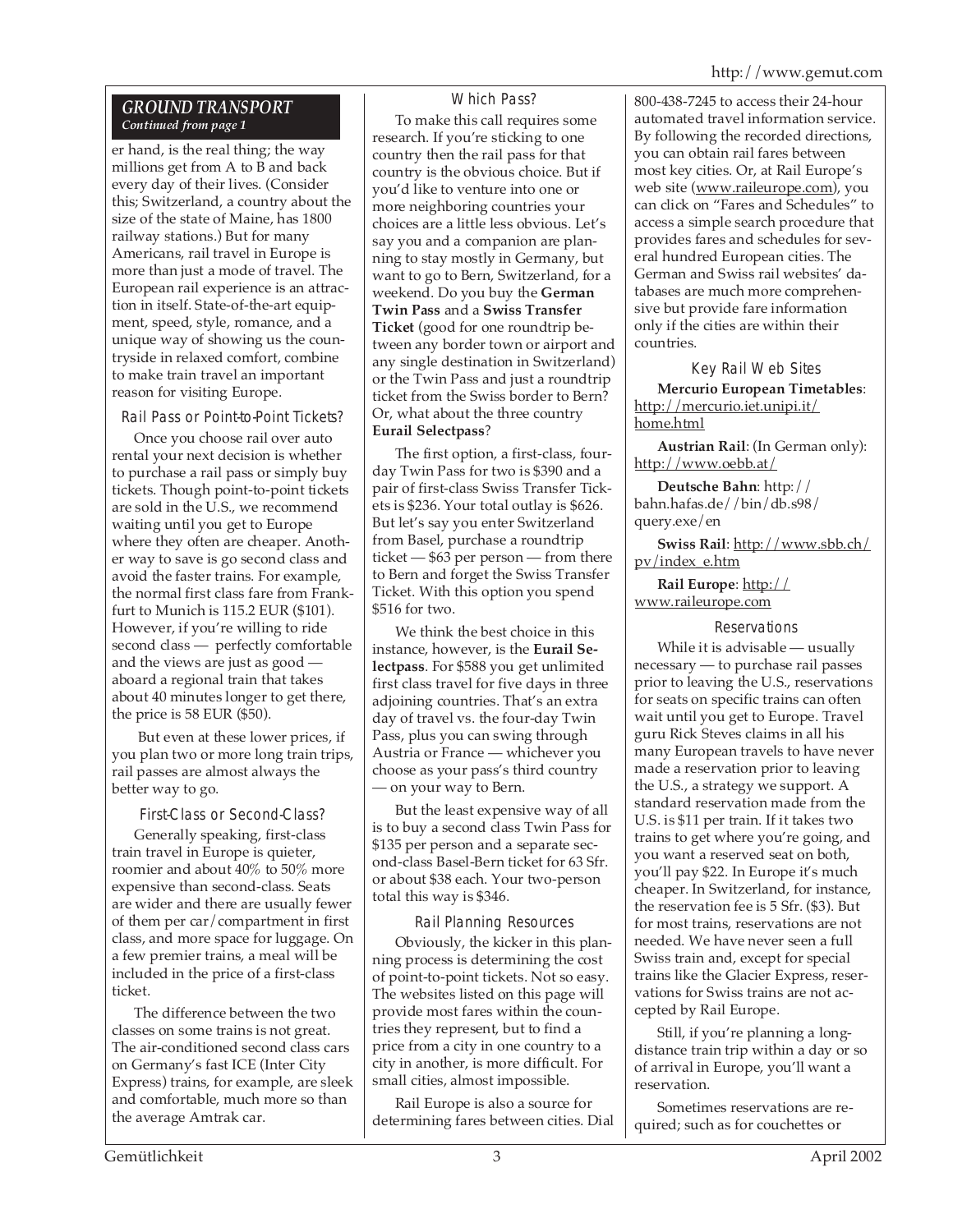#### http://www.gemut.com

sleepers, on all night trains, Swiss scenic trains, certain InterCity and EuroCity trains, and on all of what Rail Europe calls Premier trains.

Bookings for some trains can be made up to a few hours before departure, others require at least 24 hours in advance. Reservations can generally be made as early as 60 days before travel, (120 days for Eurostar; 90 days for Thalys).

If you must make a train reservation from the U.S., book it through the agent that sold you your rail passes if possible. Steves' company, for example, sells thousands of rail passes but does not make seat reservations.

#### Seating

Coach cars have a center aisle and seats on either side. In first-class, seats are wider and there are usually two on one side of the aisle, and a single seat on the other side. In second-class, there are usually two seats on both sides.

Compartment cars are separated into enclosed cabins, which open to a corridor along one side of the car. There are six seats in first-class compartments and eight in second-class compartments.

#### Overnight Trains

Night trains are romantic and the extra cost for the best private accommodations is about what you would pay for a first-class big city hotel room.

**• Sleepers:** Offer berths, a private washstand, fresh linens and towels. First-class sleepers accommodate one or two people. Second-class compartments are for two to four people.

**• Couchettes:** Open bunks in a compartment, each with a pillow and blanket. Usually located in secondclass, they accommodate up to six people and there is no gender separation. Plan to sleep in your daytime clothes. Washrooms are provided at the end of each car.

**• City Nightline:** These fast, smooth trains connect a number of major cities in Germany, Austria and Switzerland. All private sleeping compartments are nonsmoking and fitted with fresh linen and comforters. The deluxe accommodations include

two beds, wardrobe, chair and table, and private toilet with shower.

Some of the city pairs served by City Nightline trains include: Vienna-Frankfurt, Zürich-Hamburg, Berlin-Zürich, Zürich-Dresden. Your railpass gets you aboard the train but you pay extra for sleeping accommodations. A reclining seat is \$17, couchettes are \$25-\$32, economy sleepers range from \$42 to \$101 per person, and deluxe sleepers with private toilet and shower are \$162 single and \$224 double.

#### Dining En Route

Food and drink are available on almost every train. Dining cars can be found on most long-distance trains, but only at "normal" meal times. Sandwiches, drinks and snacks can usually be purchased in a "bar car," and almost always from food carts that pass through the cars. In first class on many premier trains meals are served at passengers' seats.

#### Cheap Rail Travel in Germany

Though the German Rail passes are usually the most cost-effective way for the American visitor to see the country by train, they don't work for everyone. Some may wish to buy point-to-point tickets as they go. One advantage is that rail tickets purchased in Europe are refundable, changeable and often less expensive. Tickets bought in the U.S. carry restrictions. Here are a few discount tips for Germany.

**•** *BahnCard***:** Those who plan to stay in Germany for several months may want to purchase a *BahnCard*, sold at German rail stations. For 140 EUR (\$122) you'll get a 50% discount on 2nd class travel for a year. The first class *BahnCard* is 280 EUR (\$244). These prices are discounted for spouses, students, young people, and older travelers.

**•** *Schönes-Wochenende* **Ticket** (Happy Weekend Ticket): For a mere 21 EUR (\$18) *total*, this ultra-budget option allows unlimited second-class travel on local trains for up to five persons travelling together on Saturday or Sunday.

**•** *Guten-Abend* **Ticket** (Good Evening Ticket): Costs 30 EUR (\$26) — 36 EUR (\$31) if travel will include ICE trains — and is valid 7pm to 3am on all trains except hotel trains, most overnight trains, motorail trains and special trains. On Saturday, travel must begin at 2pm or later. For travel Friday through Sunday a supplement of 8.10 EUR (\$7) applies.

**•** *Sparpreis* (Saver Ticket) and *Supersparpreis* (ICE Super Saver Ticket): Offer savings on long-distance roundtrip first or second class trips. *Sparpreis* allows travel any day but must include a Friday night stay or one of the travel days must be a Saturday or Sunday.

*Supersparpreis* is good for travel on any day except Friday and Sunday. The trip must include a Friday night stay or the travel day must be a Saturday. The price, including ICE travel, is 228 EUR (\$198) first class. Each accompanying adult pays 114 EUR (\$99). Without ICE travel, the prices are 191 EUR (\$166) and 96 EUR (\$84). Second class travel is approximately one third less.

 The more restrictive Super Saver Tickets with ICE are 191 EUR (\$166) first class and 96 EUR (\$84) for accompanying adults. Without ICE, the first class prices are 149 EUR (\$130) and 75 EUR (\$65). Again, second class Super Savers are about 33% less expensive.

For more info on these programs visit http://bahn.hafas.de/bin/ query.exe/en and click on "International Guests."

#### **Cautions**

Remember that everything you bring to Europe, everything you acquire while in Europe, you'll carry on and off every train. The combination of a long walk and a short time between trains in a large station like Munich will cause you to reevaluate your packing priorities and vow next time to travel with wheeled luggage.

Some travelers also consider the busy train routes that connect major European cities to be very much *on* the beaten track. As a rail rider you'll find that many of your travel companions are fellow Americans. In fairness, however, we must report that in numerous long train trips over the past several winters — Berlin-Frankfurt, Zürich-Munich,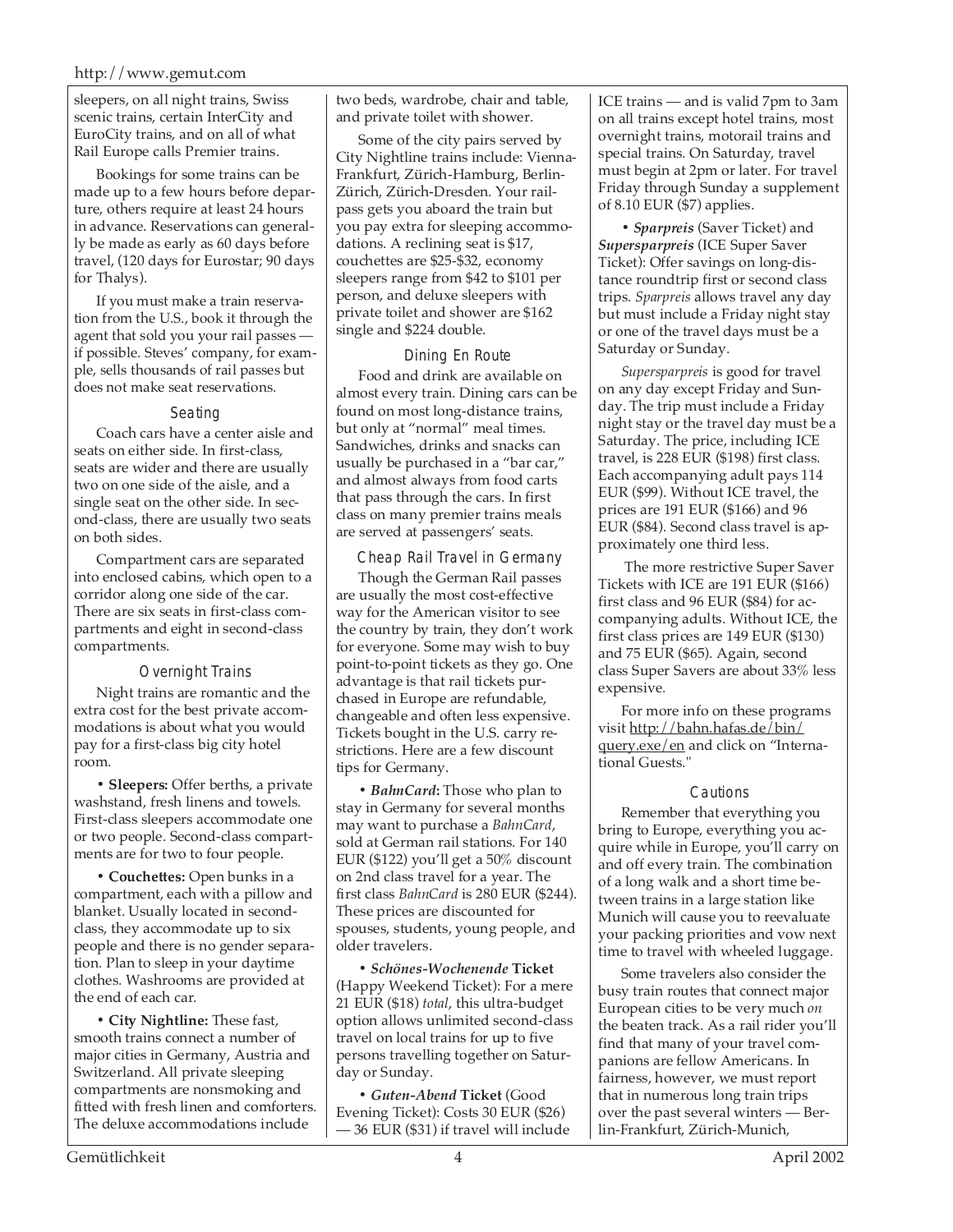Zürich-Prague, Prague-Frankfurt, Vienna-Munich, and others — we often have had a six-seat compartment all to ourselves. It's a great way to go.

#### **Car Rental**

For the traveler who wants to explore the countryside, a rental car offers several distinct advantages. To start with, it is usually — but not always — less expensive than train travel, especially for two or more persons who start their trip in Germany or Belgium. With its sky-high rental car prices, Italy is probably cheaper by rail. But the major advantage of automobile travel is its absolute flexibility of schedule and destination. By a huge margin, there are more miles of highway than railroad track in Europe and your car departs when you decide it's time to travel. And the convenience of having your car's trunk to easily stow gear you might not be using for a few days, as well as purchases made during the trip, is another car rental perk.

And, finally, car touring does have its moments. Driving in the mountains, stopping whenever and wherever to take in a view or snap a photo, or rolling easily through undulating meadows and dark forests on quiet, traffic-free back roads, can be memorable travel experiences.

#### Where to Rent

Though rental car rates in Germany have risen rather dramatically in the past couple of years, *Gemütlichkeit* subscribers will probably still find that country the best place to rent. With the special rates Auto Europe offers our readers (tel. 800-521-6722 for cars in Germany and all other countries), the cost there is slightly less than in Belgium, which in general offers Europe's lowest rental car rates. The most expensive country by a mile is Italy. Switzerland is significantly higher than Germany and Austria is somewhat more expensive.

#### What to Rent

Be aware that car rental companies almost never guarantee a specific make and/or model. The words "or similar" are always used in the rental confirmation and the renter is promised only a category. Here are some of the principal car categories with

#### **Approximate Rental Car Prices With Tax, Mid-Size Cars**

| Austria                       | \$221          | Holland | \$214 |  |  |
|-------------------------------|----------------|---------|-------|--|--|
| Belgium                       | \$200          | Italy   | \$357 |  |  |
| Czech Rep.                    | \$255          | Spain   | \$187 |  |  |
| France                        | \$231          | Swtiz.  | \$247 |  |  |
| Germany                       | $$218 ($191*)$ | U.K.    | \$269 |  |  |
| * Special Gemütlichkeit price |                |         |       |  |  |

brief info on each. Weekly prices given are for Germany and include unlimited mileage, value added tax and third-party liability insurance, but *not* airport fees, road fees or optional insurance:

**• Subcompact**: Typical cars: Opel Corsa, VW Polo, Fiat Punto. Fine for two persons who don't mind chugging along the Autobahn's right lane. Limited trunk space. Cost: about \$151.

**• Compact**: Typical cars: Opel Astra, VW Golf, Ford Escort, Fiat Brava. Comfortable at 80 to 90 mph. Better trunk space – figure one big suitcase, two small ones and maybe a garment bag and/or a soft duffel or two. Both two-door and four-door models, occasionally with a sunroof. Fine for three adults who go easy on the luggage. Cost: about \$168.

**• Midsize**: Typical cars: Opel Vectra, Ford Mondeo, Audi A4, VW Passat. Our recommended category for four people. Good trunk size, especially the Vectra. Though a few come equipped from the factory with something more powerful than the basic 1.6 liter, four-cylinder engine, you can be almost certain your rental car won't have it. Cost: about \$191.

**• Fullsize**: Typical cars: Opel Omega, Renault Safrane. A bit more passenger room and sometimes more luggage space than a midsize. Most companies put the BMW 318i and the Mercedes C180 in this category, but in terms of luggage and legroom they are midsize cars. Cost: about \$255 - \$278.

**• Wagon**: Comes in three sizes: compact (Astra), midsize (Vectra, VW Passat) and fullsize (Volvo 850, Omega). You pay more for a wagon than for the comparable sedan. Holds more luggage but it is often exposed. For four people we like the midsize sedan better than the compact wagon; more passenger comfort and almost as much luggage room. In a

pinch, the midsize and fullsize wagons can carry five people but someone has to ride in the rear center seat.

No European sedans or wagons we know of have a front bench seat, so carrying six passengers is not an option in these vehicles. Costs: range from about \$191 to \$539.

**• Van**: Most in Europe are seven or nine-passenger with three rows of seating, similar to the U.S. The nine passenger assumes three persons per seat – three in front, three in the center seat and three in back. Sevenpassenger vans have front buckets, a shorter center bench seat and a rear bench. Minivans are great for four or five people, but beyond that luggage space is a problem. Beware of relying on a credit card for CDW and theft insurance when renting a nine-passenger van. Most credit card companies claim these vehicles are on a truck chassis and thus exclude them from their insurance coverage.

Groups of six to eight people will save money and have more luggage room by renting two midsize sedans. Van cost: about \$580.

**• Luxury Cars**: Power and engineering make them somewhat safer than the run-of-the-mill Opels and Fords, but you'll pay a price. Rates start at about \$383 per week for a Mercedes 200 series or BMW 500 series. Prices go to about \$661 for a Mercedes E230 and over \$928 for Mercedes S320.

#### Additional Costs

**• Airport Fees**: One might say European rental car companies are nickel and dime-ing us to death, except that in many instances the extra charges add up to hundreds of dollars. Most countries now charge 11% to 15% of the total rental to pickup at an airport or rail station. Four years ago it cost 10 DM (\$5) to pick up a car at an airport or rail station in Germany. This year that charge is 15% of the total rental cost. At some point the inconvenience of hauling yourself and your luggage to a downtown location becomes preferable to the cost of getting the car immediately on arrival at the airport. That point is different for every person, but consider a two-week rental of a midsize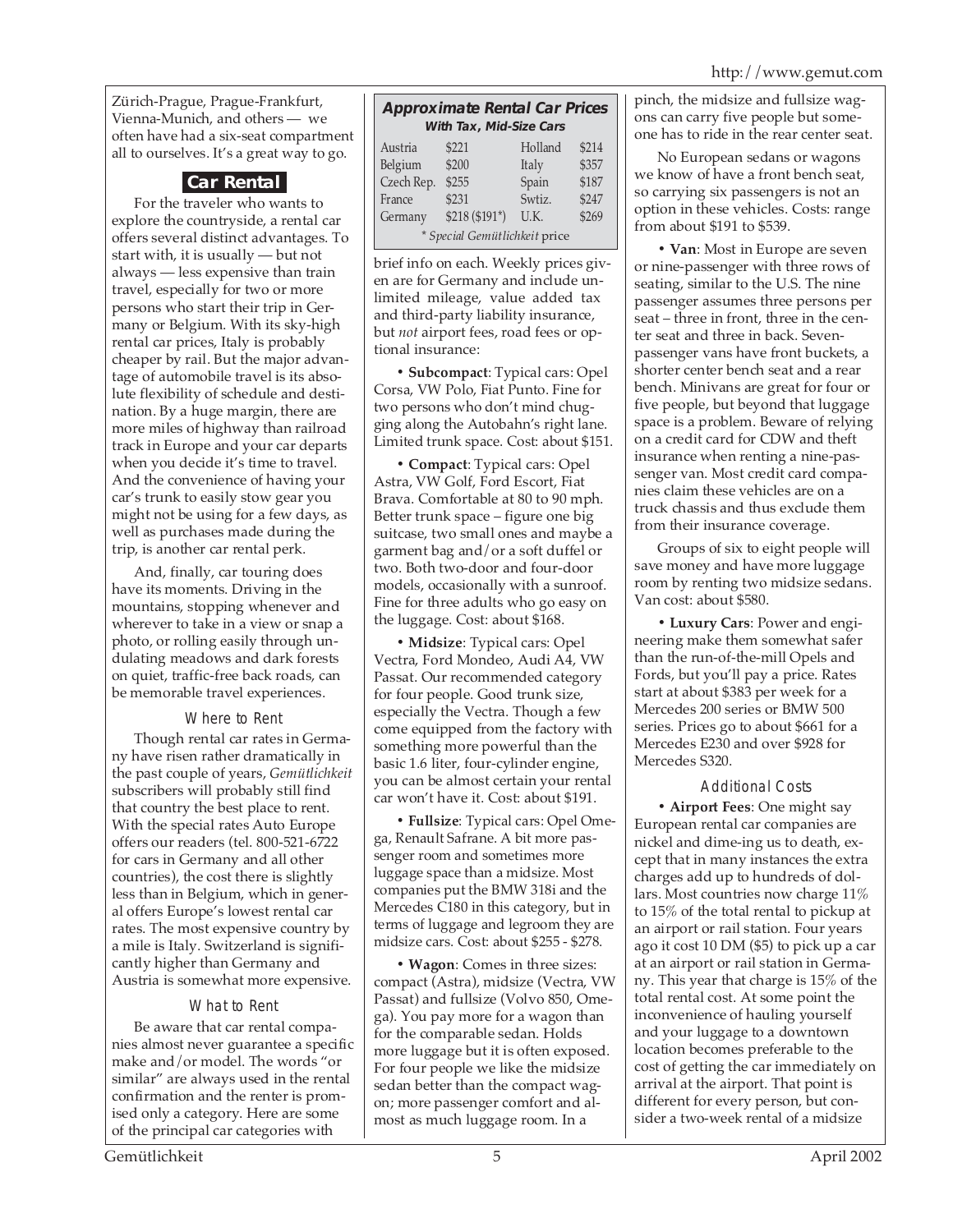car in Germany: it's \$165 per week plus 16% value added tax for a total of \$383. Your cost to get the car at the airport is \$57.

• **Road Fees**: Most countries, including Germany, have such fees and charge about \$1 per day.

• **Drop Charges**: Usually there is no drop fee when the car is picked up in one town and dropped in another, provided both cities are in the same country. International drop charges, getting a car in one country and dropping it in another, start at about \$100 and go up from there. Sometimes way up.

**• Additional Driver**: Varies widely. Be sure to check at booking if you plan to have more than one driver. In Germany, Europcar assesses a flat \$20 per rental. Avis charges \$95. Others charge by the day, usually about \$5.

#### Equipment & Amenities

Virtually every European rental car is equipped with a radio and cassette tape player. Bigger, more expensive cars may come with CD changer and/or telephone. Most are now airconditioned. Sunroofs can be found in all categories but requesting one at the time of booking is usually a waste of time. Ask when you pick up the car.

You'll pay substantially more for a car with automatic transmission.

Children must be strapped into a child's seat (even up to 12 years of age in some cases). Take your own or rent them from the rental company for about \$35/rental.

#### Insurance

By law, car rental companies in Europe must provide third-party liability insurance, which is included in the basic rental charge. The renter, however, is responsible for the car itself. Rental companies sell CDW (collision damage waiver) and theft insurance for from about \$8 to \$30 per day (plus tax, of course) with deductibles that range from about \$250-\$500. However, some credit cards offer this coverage free if you use the card to pay for the car. Find out from your credit card issuer whether your account carries such coverage and, if so, what the rules are for making a claim.

If you elect to rely on your card, be sure the term of your rental is not longer than the coverage provided by your credit card. For example, most Mastercard gold and platinum cards cover rentals only up to 15 days. If your auto rental contract is 16 days or longer you have no collision or theft coverage. Visa gold and platinum, American Express (except most corporate cards), and Diner's Club cover rentals up to 30 days.

Another option for CDW insurance is the Travel Guard Company's Protect/Assist travel insurance. In addition to medical and trip cancellation it includes \$25,000 CDW coverage.

#### Eastern Travel

Not a problem anymore with most car rental companies, though rates may be higher. Not all car categories are allowed to go east.

Be sure to state your intention to visit eastern countries *at the time of booking*. Those who even *try* to take a non-authorized car into an eastern country are breaking the law. Special documentation is required from the car rental company.  $\blacksquare$ 

#### *FINDING HOTELS ONLINE Continued from page 1*

nicating with European hotels.

Searching for Hotels

Though there are toll-free booking numbers in the U.S. for many European hotels, as well as online booking services, when it comes to a rate, get it from the horse's mouth. Which means that when you search for a hotel online, you're looking for the hotel's website; not the site of a booking service that might represent the hotel you seek. If there's a special discount, it will almost certainly be offered by the hotel's website. To make the deal available from a booking service means the hotel must incur the cost of both the discount *and* a commission.

Take the luxurious **Grand Hotel Victoria Jungfrau** (www.victoriajungfrau.ch/en/) in Interlaken. It's website's "special offers" page often contains a list of dates on which certain rooms are discounted. Last month, for example, the site listed 18 nights on which a double room could be booked for 260 Sfr. (\$154), a big markdown from its rack rates. For the night of March 25, one of the discounted dates, the Leading Hotels of the World website (www.lhw.com) quoted a double room for that same night at 890 Sfr. or about \$530.

#### Search Engine

Our favored web search engine is **Google** (www.google.com), a truly amazing resource. About 75% of the time we find what we are looking for by merely typing in a hotel's name and city. (One caveat: when clicking on a promising-appearing search result often you will find yourself in what looks like a hotel's web site but is actually a booking service. There may be pretty pictures and promotional text but it's not the hotel itself. Be suspicious if there is no phone, fax or email address provided for the hotel. The booking service isn't going to tell you how to make direct contact with a hotel because it might lose a commission. Tip: look for the hotel's name after the www in the URL line of the Google search results.)

Of course, your search will also turn up other hotel mentions on other websites. These can range from tourist office lists to comments about the hotel on personal websites.

Gemütlichkeit's Archives

At www.gemut.com, *Gemütlichkeit* subscribers can research an archive of some 800 hotels we've reviewed over the years. In addition to, phone and fax numbers, and our ratings, many hotels on the list contain an email address and a link to the hotel's website. One click and you're there.

We frequently get emails and calls from subscribers who ask how to access this archive of back issues and hotels. Each month a new universal user name and password are printed on page two of the newsletter. Use these codes when accessing the archives. If you encounter problems, email archives@gemut.com or call 800-521-6722 and press option #3.

#### Michelin Online

One of the great European travel planning web sites is www.viamichelin.com. Here you'll find Michelin's entire list of rated ho-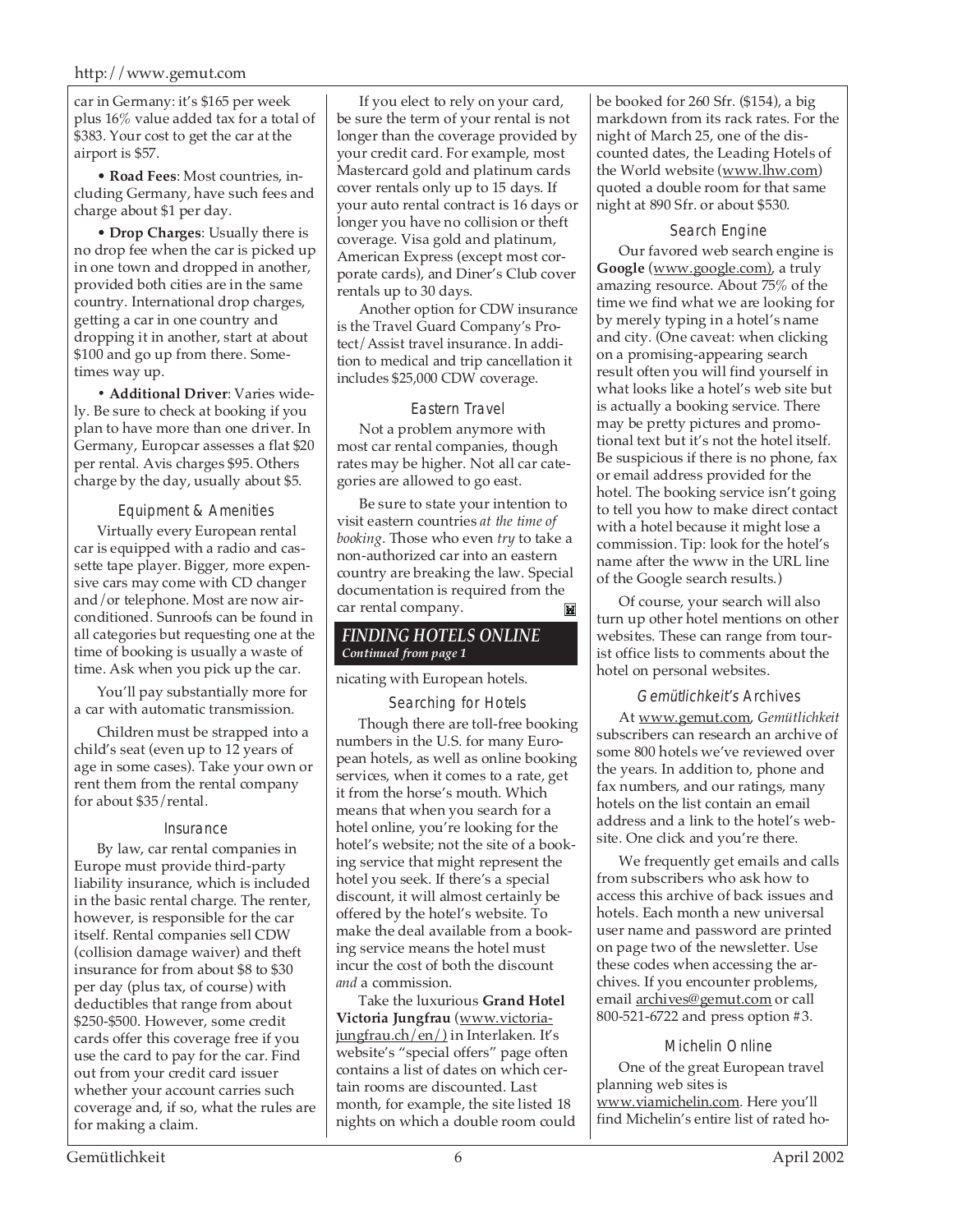tels with phone and fax numbers, email addresses and most of the info found in the superb *Red Guide* series. Just click on a hotel's email address and you are presented with a form to contact the hotel or restaurant directly. No links to hotel websites, however.

(By the way, this site also has a marvelous online mapping and driving directions feature. Just type in your origination and destination points and select your route. It can be the shortest, the fastest, a motorway route, or the route Michelin recommends. Once the site delivers your route you can pull up and print a map of it and also access hotels and restaurants located within the boundaries of the map. Navigating viamichelin is a story in itself, but suffice to say it's a very useful website.)

Online Booking Services

The best we've found is www.hotelguide.com. It is accessed from the *Gemütlichkeit* website by clicking on its logo in the lower right hand corner of the main page. Unlike many other such services, this one lists hotel phone and fax numbers, email addresses and, in many cases, provides a hotel website link. Hotelguide sometimes offers discounts but we still recommend comparing the price quoted by any booking service with what is offered by the hotel.

Tourist Office Websites

Most tourist office websites country, region or city — contain information on accommodations. In some cases they identify hotels offering special deals. Take the web site of the Munich Tourist Office (www.muenchen-tourist.de/englisch/). Clicking on "low priced offers" leads to "Munich Key 2002," a program offering hotels in five price categories plus a voucher booklet that includes free public transportation and discounts on everything from museums to restaurants to daytrips. Prices range from \$38 to \$133 per night per person. In the middle category, for example, the Munich Key buyer can select the fine **Hotel Domus** at \$102 per night double.

A Munich Key brochure can be easily downloaded to your computer and printed.

Switzerland Tourism's outstanding website (www.switzerlandtourism.com) links to the entire list of the Swiss Hotel Association (SHA) at www.swisshotels.ch and also offers a hotel booking and last-minute reservation service. In late March, a lastminute booking price for a double room at the **Hotel Savoy** in Interlaken was 128 Sfr. (\$76). A visit to the hotel's website (www.hotelsavoy.ch/ e) shows the Savoy's rack rate doubles at this time of year range from 120 to 156 Sfr. (\$71-\$93). In this case, the last-minute deal is a good one only if you're getting one of the hotel's better rooms.

The SHA website contains the same information found in the association's printed guidebook. At the site you'll find all the usual contact info, all the service and amenities symbols, and a link to each hotel's website.

Austrian tourism's website www.anto.com — has information on hotels in 26 cities, though they are mostly in the four and five-star categories. Vienna's website www.info.wien.at — connects to Wien Central Reservations, a booking service. Many hotels are listed, and the information is useful, but the contact info is for the booking service, not the individual hotels. However, since this service is operated by the Vienna tourist authority, rates are likely to be in line with what is offered by the hotels themselves.

From Germany's tourist website — www.germany-tourism.de — click on "Info Center," then "Accommodations," then "Hotels." Choosing "Individual Travel in Germany" enables a selection of the hotel catalogs of hundreds of cities, all of which can be downloaded to your own computer. (The files will be PDF documents which require Acrobat Reader, a free software easily downloaded at www.adobe.com/products/acrobat/ readstep2.html.)

Also on that page is the logo of the German Hotel Association. Click there and you will be taken to www.iha-hotelfuehrer.de/english/ index.html, an online compendium of member hotels. There are no links to individual websites but phone, fax and an email link are provided.

About Translations Though the number of foreign websites with English versions increases daily, your search for hotels, will yield many in German. In the Google search engine, most results offer a "Translate this page" option. All you have to do is click on it. While not perfect, the translations are amazingly good. Another option is AltaVista Translations at  $\frac{\text{http://}}{\text{http://}}$ babelfish.altavista.com/translate.dyn

### **Readers' Forum**

#### **Gemut Website for Planning**

Can't tell you what a thrill it is to research the ports of our upcoming river cruise using your website's archives. I just peruse your back issues, copy what I want and paste it into the page of notes that I'm compiling in Word, thereby creating a personalized guidebook! What a wonderful combination of "old world Europe" and "modern technology." Many thanks for your terrific publication.

> JUDY NAGY VIA EMAIL

#### **Graz Restaurants**

How delightful it was to read your article about Graz. My husband and I each spent two years there while going to school, and we have many fond memories of it. So nice to hear it is still "*Das Grüner Herz Österreichs*." Please try three of our most memorable restaurants there: the **Laufke** on Elisabethstrasse, the **Schuberthof** and the **Häuserl im Wald**. Graz is really worth a trip, and is even more enjoyable because there aren't as many tourists.

And, for the *best* homemade liqueurs, visit **Josef Berka**, across the street from the **Park Hotel**!! Thank you again for the return visit!

> KATHLEEN BRANYON VIA EMAIL

#### **Recommends Auf Schönburg**

I have just read the detailed "German Castle Hotel Report" in the March 2002 issue by Bill Bohnhoff. An excellent listing of experiences. All was well until his report of **Hotel Auf Schönburg**. Had I never visited this *superb* castle, I would be sure never to do so from his write-up. However, my wife and I have stayed there at least a dozen times over the past 20 years, and although we try other German castles